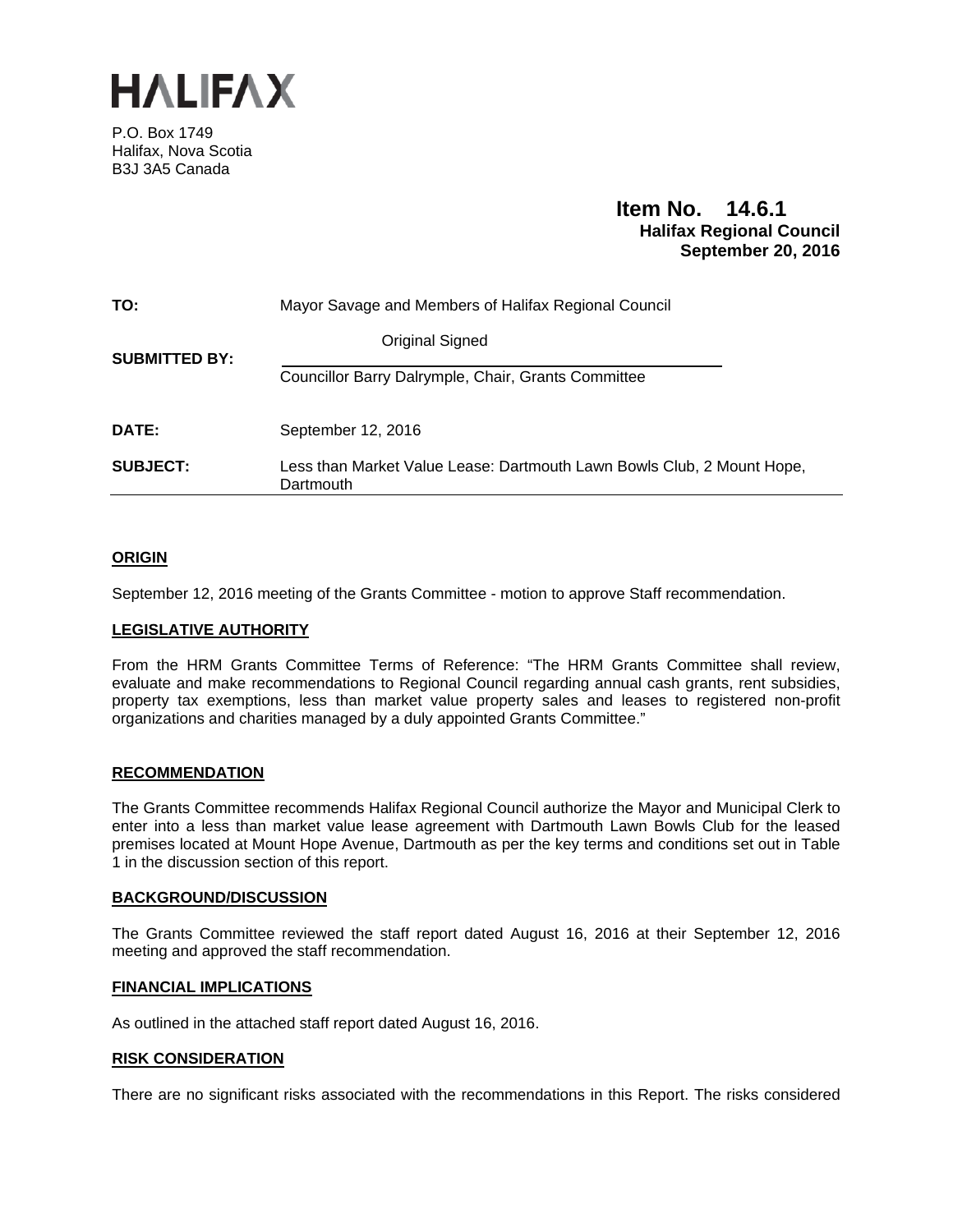rate Low.

### **COMMUNITY ENGAGEMENT**

The Grants Committee meetings are open to public attendance. The Grants Committee is comprised of one elected member from each Community Council, a Chair appointed from the membership of the Audit and Finance Standing Committee and six (6) members of the public. The agenda, minutes, and reports for the Grants Committee are posted on the HRM website.

### **ENVIRONMENTAL IMPLICATIONS**

None identified.

### **ALTERNATIVES**

The Grants Committee did not consider any alternatives.

### **ATTACHMENTS**

Attachment 1 – Staff report dated August 16, 2016.

A copy of this report can be obtained online at http://www.halifax.ca/council/agendasc/cagenda.php then choose the appropriate meeting date, or by contacting the Office of the Municipal Clerk at 902.490.4210, or Fax 902.490.4208.

Report Prepared by: Cathy Collett, Legislative Assistant. 902.490.6517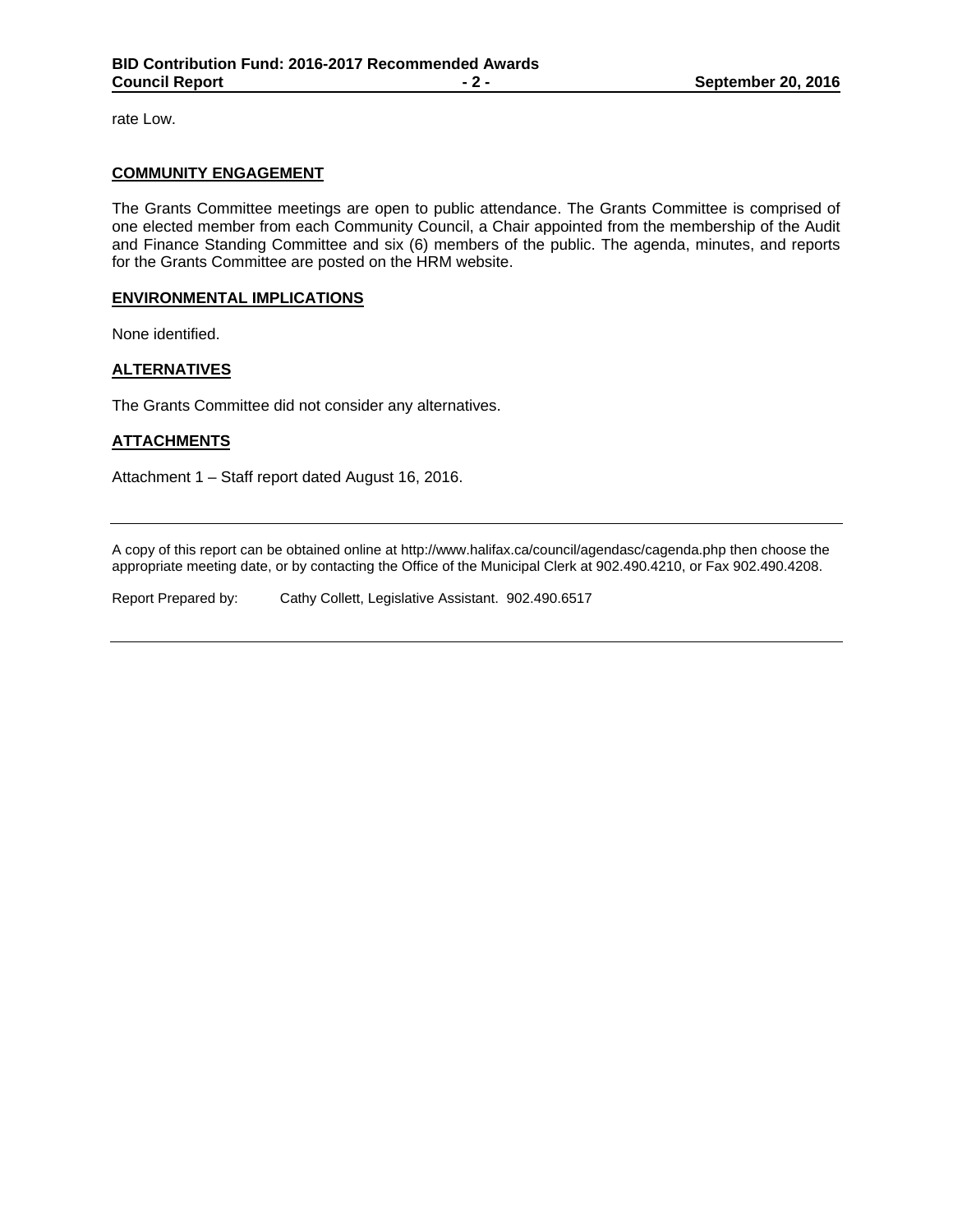

P.O. Box 1749 Halifax, Nova Scotia B3J 3A5 Canada

# **Item No. 10.1 HRM Grants Committee September 12, 2016**

| TO:                  | Chair and Members of the HRM Grants Committee                                       |
|----------------------|-------------------------------------------------------------------------------------|
| <b>SUBMITTED BY:</b> | <b>Original Signed</b>                                                              |
|                      | Peter Stickings, Acting Director, Operations Support                                |
| DATE:                | August 16, 2016                                                                     |
| <b>SUBJECT:</b>      | Less than Market Value Lease: Dartmouth Lawn Bowls Club,<br>2 Mount Hope, Dartmouth |

# **ORIGIN**

This report originates with a request from the Tenant to enter into a new lease agreement with Halifax Regional Municipality (HRM) for the premises located at 2 Mount Hope Avenue, as their lease agreement has expired.

# **LEGISLATIVE AUTHORITY**

HRM Charter Section 63(1), the Municipality may sell or lease property at a price less than market value to a non-profit organization that the Council considers to be carrying on an activity that is beneficial to the Municipality; and (2) A resolution to sell or lease property referred to in subsection (1) at less than market value shall be passed by at least a two thirds majority of the Council present and voting.

### **RECOMMENDATION**

It is recommended that HRM Grants Committee:

Recommend that Halifax Regional Council authorize the Mayor and Municipal Clerk to enter into a less than market value lease agreement with Dartmouth Lawn Bowls Club for the leased premises located at 2 Mount Hope Avenue, Dartmouth as per the key terms and conditions set out in Table 1 in the discussion section of this report.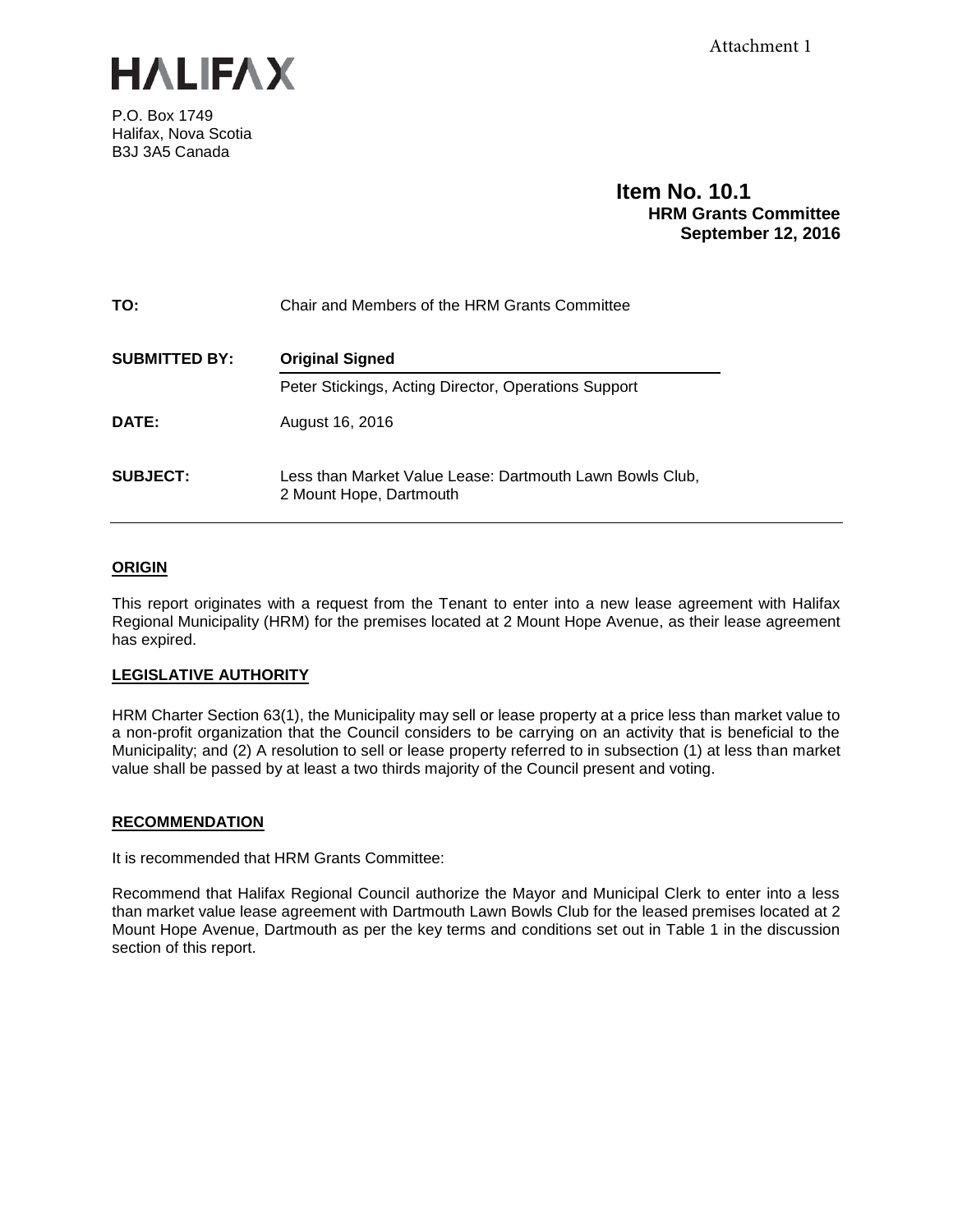### **BACKGROUND**

Dartmouth Lawn Bowls Club (DLBC) is a membership based non-profit organization, established in 1987. The club currently caters to 148 members and promotes healthy lifestyle through the sport of lawn bowls. Located at 2 Mount Hope Avenue, Dartmouth the club is comprised of a member's clubhouse and an eight (8) lane artificial turf. The lawn bowl season runs April 1 thru November 15 and there is daily access to the greens for members between June 1 and August 31.

The DLBC clubhouse and the artificial turf are both on provincially owned land which is leased to HRM, and whereas a portion of the land has been subleased to DLBC. HRM currently has a ten (10) year land lease agreement which will expire on April 30, 2017 for Lot M-1 and Lot M-4. The agreement contains an option to renew for an additional ten (10) year term and HRM has exercised its option to renew this lease. Under the agreement the land must be used for recreational purpose and the ballfields and the lawn bowls meet this requirement.

The original twenty (20) year agreement between Dartmouth Lawn Bowling Club and the City of Dartmouth expired on July 4, 2014. At the time of the original agreement the City provided permission for the DLBC to construct a clubhouse on condition that at the end of the agreement or any renewals the clubhouse would become the property of the City. The original agreement set out that all costs related to the DLBC clubhouse including the utilities, maintenance, capital repairs, and the snow removal of the parking lot were exclusively financed by the organization. The DLBC have completed several improvements to their clubhouse including a new commercial dishwasher, and they upgraded both the security and smoke alarm systems. The club remains responsible for the ongoing general maintenance and repairs to the building.

Approximately ten years ago, HRM replaced the lawn bowling green with a new artificial turf and the DLBC continue to take care of the regular maintenance, repairs and upkeep. HRM has continued to maintain and pay the electricity costs for the outdoor lights surrounding the turf. The winter maintenance and the seasonal gravel grading for the driveway and parking lot will remain HRM's responsibility as these areas are shared with the adjacent fire station and users of the ball fields.

Over the past several years, the DLBC have received 100% property tax exemption through the HRM tax relief program. With introduction of Administrative Order 2014-001-ADM Tax Relief to Non-Profit Organizations one of the requirements is that "the real property is leased or licensed, for a minimum of five (5) consecutive years with a minimum of three (3) years remaining at the time tax relief is initially applied for".

The Dartmouth Lawn Bowls Club has requested a five (5) year agreement with HRM which will satisfy this requirement of the Administrative Order and make them eligible to apply for tax relief. Once the terms and conditions of this lease are approved and the lease is executed, the DLBC may then apply to the program. The DLBC would be responsible for the payment of 2017/2018 taxes until such time as a decision is made by Regional Council on the group's tax relief application status.

### **DISCUSSION**

In April 2016 staff met with the President and the Executive Board of Directors of the Dartmouth Lawn Bowls Club to begin lease discussions.

Since this property is not HRM owned and the term of the proposed agreement would extend past the current agreement between HRM and the Province, staff requested written permission from the province to enter into the proposed agreement with DLBC. On July 18, 2016 the province approved HRM's request to enter into a five (5) year agreement with the DLBC. The proposed agreement includes a mutual one month termination clause.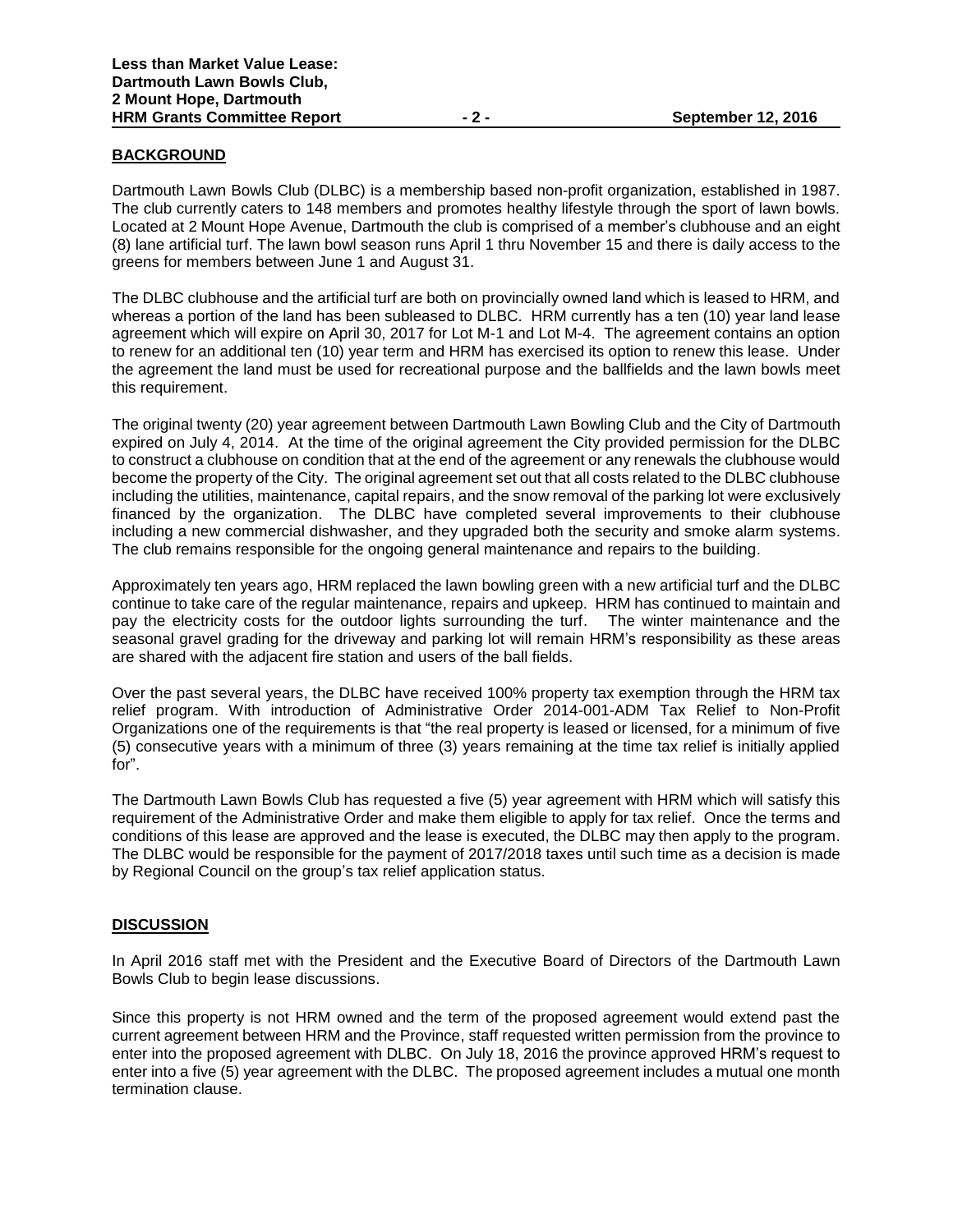Current land lease rates in the area are between \$1.00 - \$2.00 per square foot plus property taxes. The subject property is considered in the mid- range at \$1.25 per square foot plus HST. Since the base rent for the term of this agreement is \$1.00 it is considered less than market value; therefore the opportunity cost of the property would be valued at \$32,665.00 per year of the term, which represents the equivalent of an 'operating grant' for the property's use. The term 'operating grant' represents the opportunity cost associated with HRM leasing the space at less than market value

DLBC aligns with HRMs objective of building healthy communities; therefore, staff recommends the terms and conditions illustrated in the table below.

| <b>Recommended Key Lease Terms and Conditions</b> |                                                                                                                                                                                                                                                                                                                                                                                                                                                                                                                                          |  |
|---------------------------------------------------|------------------------------------------------------------------------------------------------------------------------------------------------------------------------------------------------------------------------------------------------------------------------------------------------------------------------------------------------------------------------------------------------------------------------------------------------------------------------------------------------------------------------------------------|--|
| <b>Property Address</b>                           | 2 Mount Hope Avenue, Dartmouth                                                                                                                                                                                                                                                                                                                                                                                                                                                                                                           |  |
|                                                   | (a portion of PIDs 00232801 & 00232819)                                                                                                                                                                                                                                                                                                                                                                                                                                                                                                  |  |
| <b>Landlord</b>                                   | <b>Halifax Regional Municipality</b>                                                                                                                                                                                                                                                                                                                                                                                                                                                                                                     |  |
| <b>Tenant</b>                                     | Dartmouth Lawn Bowls Club                                                                                                                                                                                                                                                                                                                                                                                                                                                                                                                |  |
| Area (Land)                                       | 26,132 square feet (Approximately 188 sq. ft. by 139 sq. ft.)                                                                                                                                                                                                                                                                                                                                                                                                                                                                            |  |
| <b>Term</b>                                       | Five Year Agreement (September 1, 2016 - August 31, 2021)                                                                                                                                                                                                                                                                                                                                                                                                                                                                                |  |
| <b>Commencement Date</b>                          | September 1, 2016                                                                                                                                                                                                                                                                                                                                                                                                                                                                                                                        |  |
| Use                                               | Programs and activities to promote health and wellness through the<br>sport of Lawn Bowls                                                                                                                                                                                                                                                                                                                                                                                                                                                |  |
| <b>Base Rent</b>                                  | The base rent for the term of this agreement is nominal amount of $$1.00$<br>annually which is considered less than market value; therefore the<br>opportunity cost of the property would be valued at \$1.25 per square foot<br>or \$32,665.00 per year of the term, which represents the equivalent of an<br>'operating grant' for the property's use. The term 'operating grant'<br>represents the opportunity cost associated with HRM leasing the space<br>at less than market value                                                |  |
| <b>Additional Rent</b>                            | The Tenant is responsible to pay the utilities and other associated costs<br>related to the maintenance and operation of the clubhouse and the entire<br>leased premises. The Tenant is responsible for the snow clearing & ice<br>control for their walkways, entrances, stairs and emergency exits. The<br>tenant shall landscape the area of the leased premises (inside the fence)<br>including but not limited to mowing, trimming, raking, maintaining flower<br>beds/gardens, litter removal and general maintenance and repairs. |  |
| <b>Property Taxes</b>                             | The tenant shall be responsible to pay the property taxes to HRM as a<br>result of a taxable assessed value as a result of their lease plus the<br>applicable HST. HRM shall issue an invoice to the group.                                                                                                                                                                                                                                                                                                                              |  |
| <b>Insurance</b>                                  | Commercial General Liability in the amount no less than \$2,000,000 and<br>any other insurance required by HRM as set forth in the agreement. If<br>alcohol is served, stored or consumed on site then liquor liability must be<br>included in the insurance which coverage must be satisfactory to HRM.<br>HRM is to be on the policies as additional named insured.                                                                                                                                                                    |  |
| <b>Notice</b>                                     | Either party shall have the option to terminate this agreement upon<br>providing one (1) month's written notice to the other party at any time<br>and for any reason.                                                                                                                                                                                                                                                                                                                                                                    |  |

The proposed Lease terms and conditions recommended by staff are outlined below in Table 1.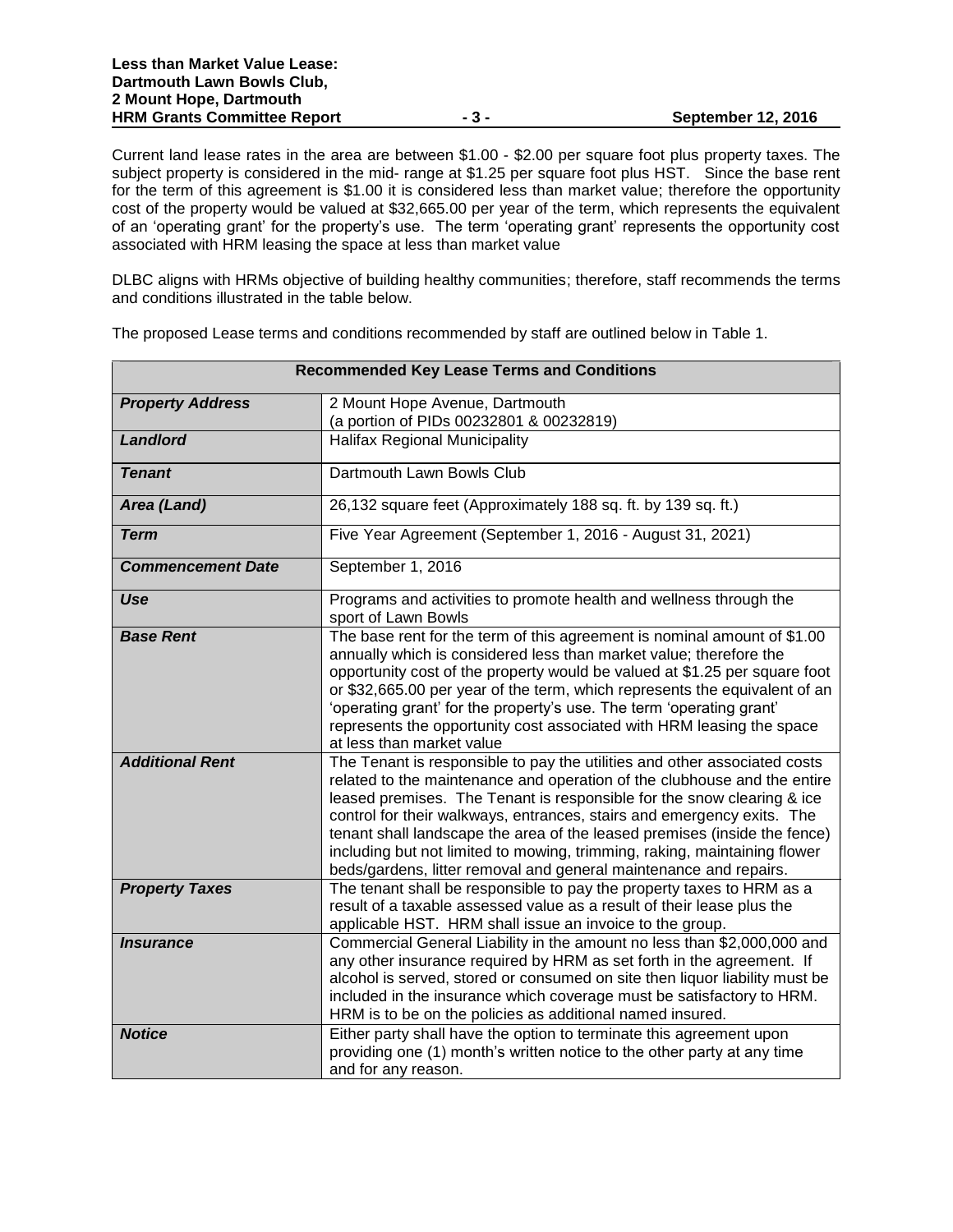| <b>Building</b>                                       | The DLBC has improved the property by adding a clubhouse building.<br>Upon the termination of the lease, at the discretion of either the HRM or<br>the province may require the DLBC to remove the clubhouse building<br>and all related materials and return the lands to their natural state. If the<br>DLBC is required to remove the structure and any related materials they<br>shall be responsible for all related costs. If HRM or the province<br>chooses to retain the clubhouse at the termination of the agreement with<br>DLBC the building shall be then owned by the respective government<br>and there will be no financial compensation to the DLBC for such<br>ownership.                                                                                                                                                                             |
|-------------------------------------------------------|-------------------------------------------------------------------------------------------------------------------------------------------------------------------------------------------------------------------------------------------------------------------------------------------------------------------------------------------------------------------------------------------------------------------------------------------------------------------------------------------------------------------------------------------------------------------------------------------------------------------------------------------------------------------------------------------------------------------------------------------------------------------------------------------------------------------------------------------------------------------------|
| <b>Parking</b>                                        | The parking area is non-exclusive and shall be used in common with<br>other users of the property.                                                                                                                                                                                                                                                                                                                                                                                                                                                                                                                                                                                                                                                                                                                                                                      |
| <b>Condition</b>                                      | The tenant accepts the premises on an "as is" basis.                                                                                                                                                                                                                                                                                                                                                                                                                                                                                                                                                                                                                                                                                                                                                                                                                    |
| <b>HRM Parks Continued</b><br><b>Responsibilities</b> | Litter pick-up and regular garbage removal from the site<br>$\bullet$<br>excluding the leased premises.<br>Winter maintenance and the seasonal gravel grading for shared<br>$\bullet$<br>driveway and parking lot<br>Maintain and pay the electricity costs for the outdoor lights<br>$\bullet$<br>surrounding the turf.<br>Lawn maintenance excluding the leased premises.<br>$\bullet$<br>Site improvements excluding the leased premises, unless<br>otherwise indicated.<br>Maintain, repair and replace, if required, the fence surrounding<br>$\bullet$<br>the lease premise.<br>Turf improvements, major repairs and replacements are subject<br>$\bullet$<br>to HRMs approval and budget<br>Repair asphalt walkways including those within the leased<br>$\bullet$<br>premises<br>Walkway & accessible ramp repairs and maintenance excluding<br>leased premises |

### **FINANCIAL IMPLICATIONS**

The base rent for the term of this agreement is a nominal amount of \$1.00 which is considered less than market value, however the opportunity cost for this property is valued at \$32,665.00 per annum of the term, which represents the equivalent of an 'operating grant' for the property's use.

The tenant will be responsible to pay their proportional share of the property taxes as they fall due and are invoiced by HRM.

Parks will continue to maintain the property as outlined in the key terms and conditions.

At the end of the HRM Head Lease with the province the land must be returned to the original condition with all improvements removed. The Dartmouth Lawn Bowls Club shall be solely responsible for the removal of the clubhouse and related improvements and all costs associated, if HRM requires the DLBC to remove the improvements. HRM shall be responsible for all other site improvements, unless otherwise indicated.

#### **RISK CONSIDERATION**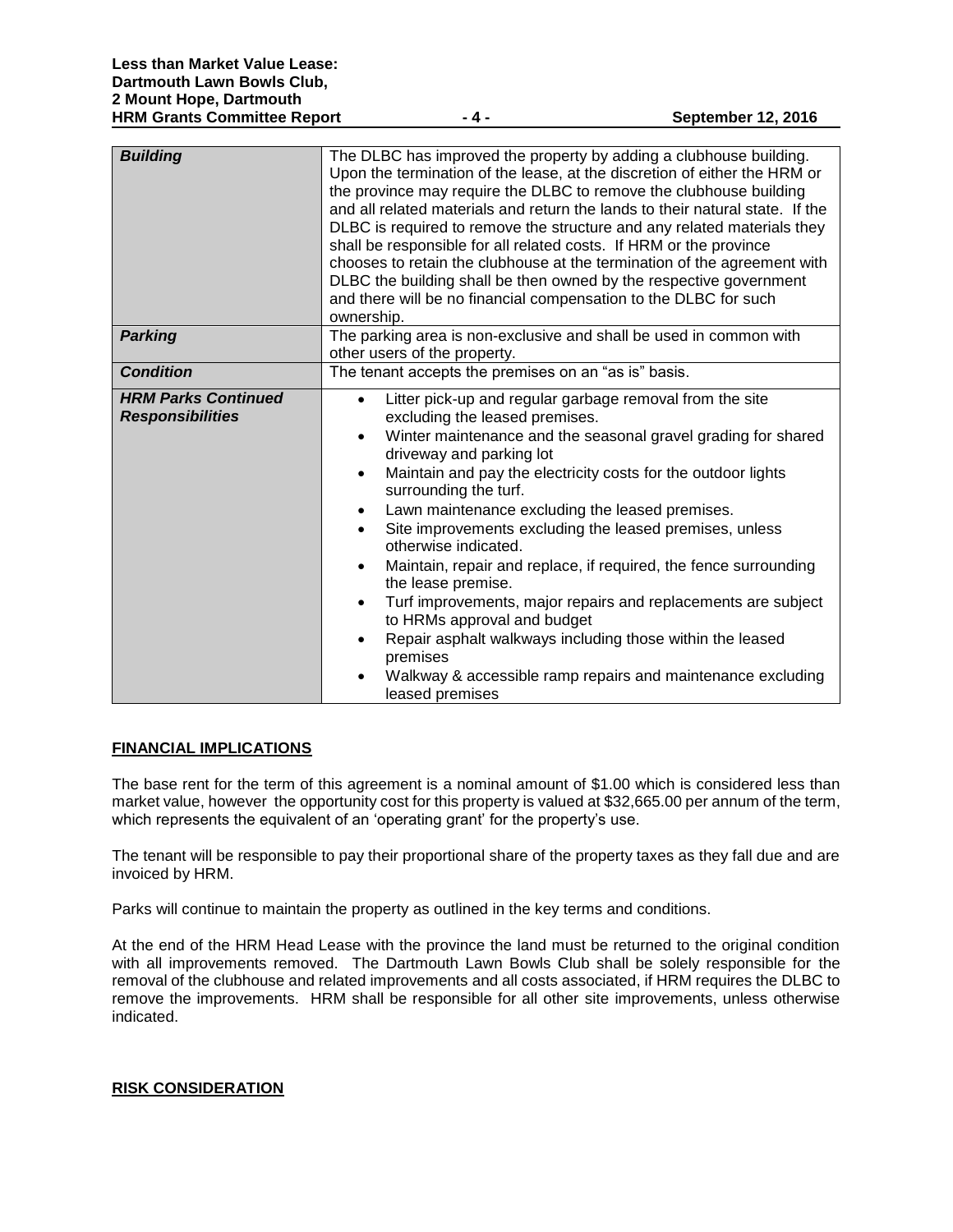There are no significant risks associated with the recommendations in this Report. The risks considered rate Low.

# **COMMUNITY ENGAGEMENT**

Community engagement was not completed as the Dartmouth Lawn Bowls Club has continually occupied the leased premises since 1994.

# **ENVIRONMENTAL IMPLICATIONS**

There are no known environmental implications.

# **ALTERNATIVES**

1. The HRM Grants Committee could recommend that Regional Council lease the property at market value to the Dartmouth Lawn Bowls.

# **ATTACHMENTS**

1. Approval letter from Internal Services, Public Works Division, Real Property Services, Nova Scotia, dated July 18, 2016.

\_\_\_\_\_\_\_\_\_\_\_\_\_\_\_\_\_\_\_\_\_\_\_\_\_\_\_\_\_\_\_\_\_\_\_\_\_\_\_\_\_\_\_\_\_\_\_\_\_\_\_\_\_\_\_\_\_\_\_\_\_\_\_\_\_\_\_\_\_\_

A copy of this report can be obtained online at http://www.halifax.ca/commcoun/index.php then choose the appropriate Community Council and meeting date, or by contacting the Office of the Municipal Clerk at 902.490.4210, or Fax 902.490.4208.

| Report Prepared by: | Tara Legge, Leasing Officer, Corporate Real Estate, Operations Support, 902.490.8442<br>Jenny White, Partnership Coordinator, Program Support Services, Parks & Recreation,<br>902.490.1214 |
|---------------------|---------------------------------------------------------------------------------------------------------------------------------------------------------------------------------------------|
| Report Reviewed by: | Rob Mullane, Superintendent, Park (East) Parks & Recreation, 902.490.5819                                                                                                                   |
| Report Approved by: | <b>Original Signed</b>                                                                                                                                                                      |
|                     | Mike Wile, Acting Manager Corporate Real Estate, Operations Support, 902.490.5521                                                                                                           |
| Report Approved by: | Original Signed                                                                                                                                                                             |
|                     | Marcia Connolly, Leasing & Tenant Services Manager, Corporate Real Estate,<br>Operations Support 902.490.5935                                                                               |
| Report Approved by: | Original Signed                                                                                                                                                                             |
|                     | Michael Ryan, Acting Manager, Program Support Services, Parks & Recreation,<br>902.490.1585                                                                                                 |
| Report Approved by: | Original Signed                                                                                                                                                                             |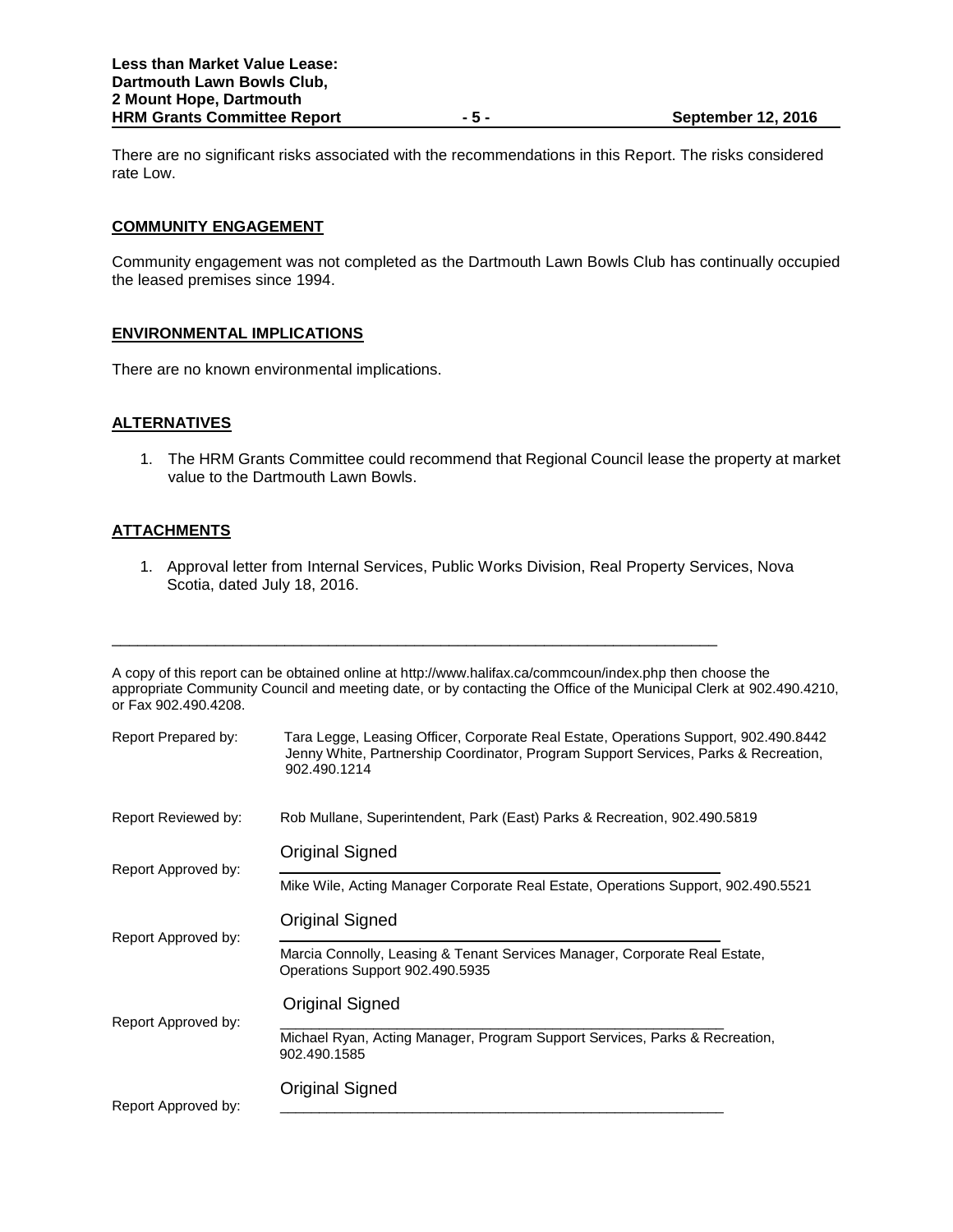Angela Green, Acting Director, Parks & Recreation 902.490.3883

\_\_\_\_\_\_\_\_\_\_\_\_\_\_\_\_\_\_\_\_\_\_\_\_\_\_\_\_\_\_\_\_\_\_\_\_\_\_\_\_\_\_\_\_\_\_\_\_\_\_\_\_\_\_\_\_\_\_\_\_\_\_\_\_\_\_\_\_\_\_\_\_\_\_\_\_\_\_\_\_\_\_\_\_

Original Signed

Financial Approval by:

Amanda Whitewood, Director of Finance and Information Technology/CFO, 902.490.6308